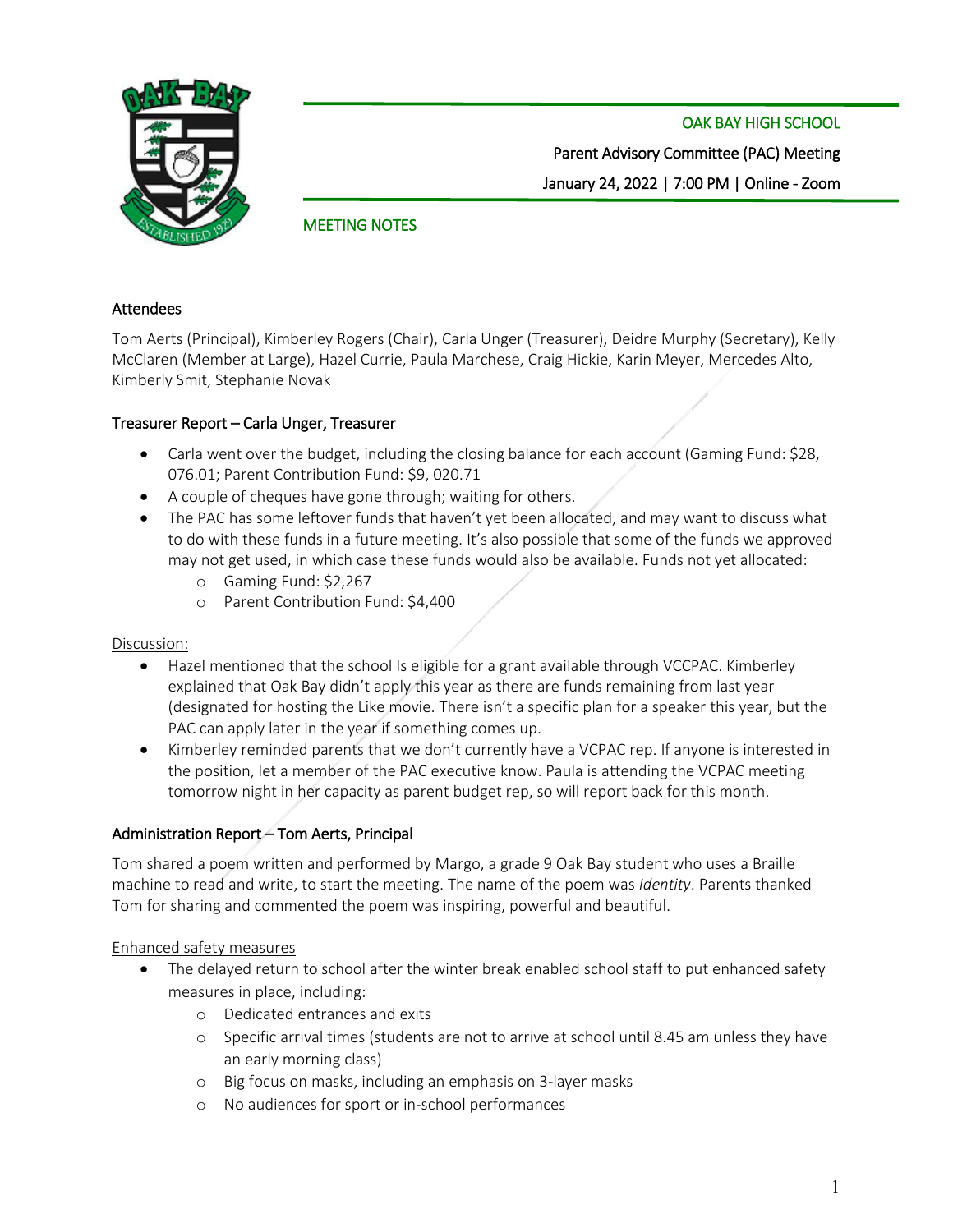- o Focus Blocks are now connected to the preceding block in order to minimize movement within the school (students can work on whatever subject they want during focus blocks, but must stay in the previous block classroom)
- o Shortened lunch from 50 to 30 minutes in order to minimize socializing between groups of students
- o Closed common areas during lunch; students can eat outside or in their classrooms
- The shortened lunch is working well for the most part, though it has had an impact on different activities and classes that take place during lunch (e.g. fine arts classes such as choir, band, and clubs). Staff and students have been great about it, but they've felt the impact.
- Enhanced safety measures will be in place until at least February 16.
- It's not certain whether shortened lunches will continue beyond February 16. School administration will be discussing this with staff this week. If regular (i.e., 50-minute) lunches resume, it is expected that clubs that take place at lunch will also resume.

# Discussion

- Parents reported that some students find the shortened lunch challenging; there's not enough time to go home for lunch, for example.
- Parents suggested shaded or covered areas be set up outside where students could eat, as some other schools have done (Tom noted this hasn't worked very well as students tend to congregate in groups).
- It was also suggested that a permanent outdoor structure with picnic tables could be set up in future. The PAC might be interested in supporting the building of a covered lunch area, though it would require some thought and further discussion.

# Functional closure

- Tom outlined the two types of possible school closures that could occur: health and functional
- A health closure is not likely to occur as Victoria has a high vaccination rate, whereas a functional closure – when the school is not able to support students in their learning due to a high number of staff absences – is more likely.
- The District will consider looking at a functional closure if attendance rates amongst staff are unusually high (to date attendance at the school has been pretty much the same as the rest of the year, but this could change at any point).
- In the event of a functional closure, Tom will notify families by email. The next day would be a transition day, with Days 2-7 moving to remote instruction, and Day 8 would plan on returning to regular, in-person learning.

# Grad assessments cancelled

- Due to the ongoing challenges presented by the pandemic, the January grad assessments are being cancelled
- More information about the grad assessments will be forthcoming in mid-February
- Students who are eligible to graduate early will be exempt from doing the assessments
- It is likely that other grads will have to do the assessments in May or June, though this has not been confirmed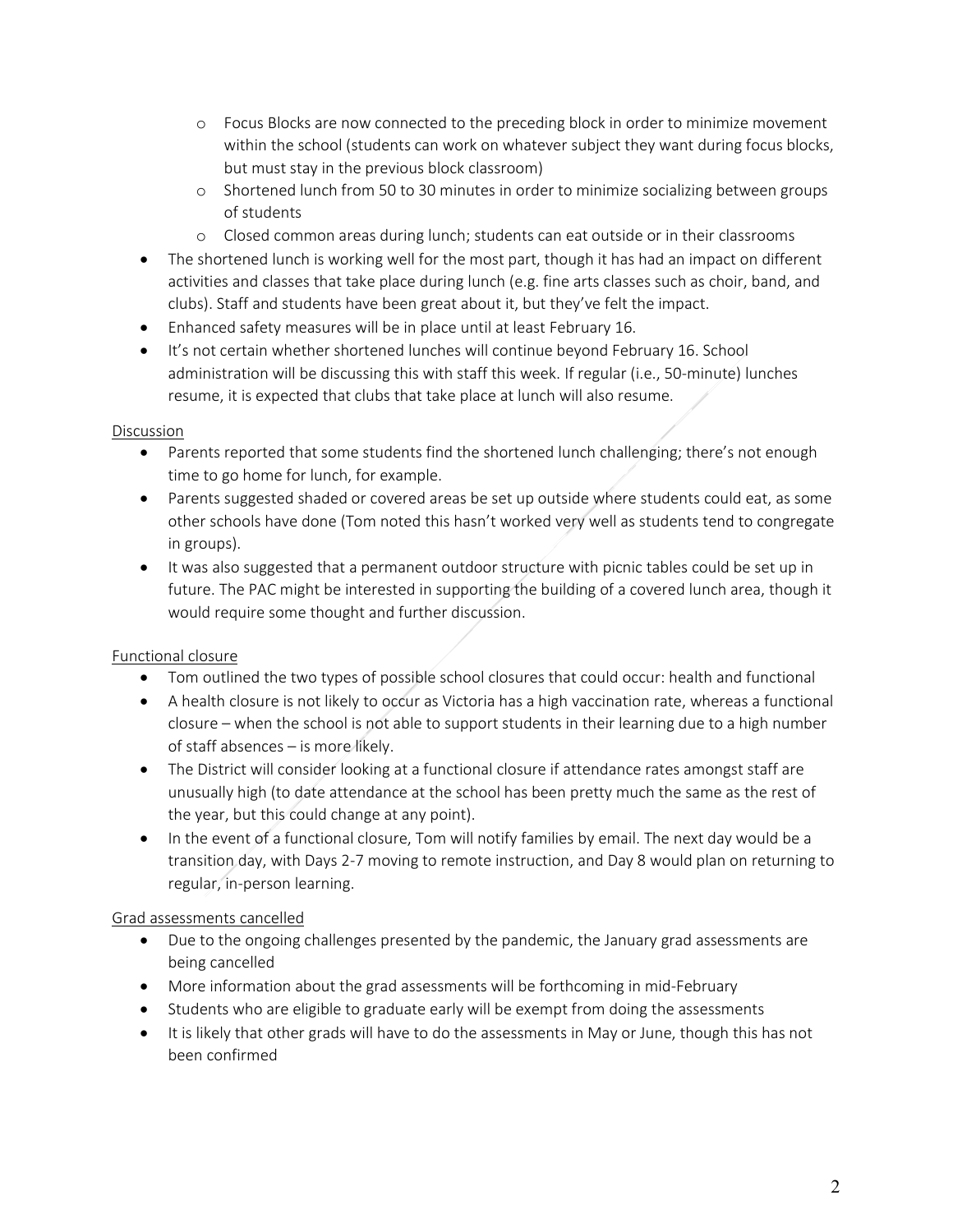## Altered schedule this week

- Wednesday and Thursday are double blocks. The school day is still from 9 am 2.45 pm, but there will only be two blocks: Block A from  $9 - 11.35$  am, and Block C from  $12.10 - 2.45$  pm. Thursday follows the same format, with Block D in the afternoon and B in the morning.
- Friday is Curriculum Completion Day teachers are on site, but there will not be any instruction. Students are not expected to be in school, but can use this day to catch up on or complete outstanding work.
- Semester 2 starts on January 31

## Course selection

- Starting next Monday, Tuesday, and Wednesday students will have presentations on course selection for next year, in addition to a virtual course fair (5-minute videos about courses); students will be required to watch a minimum of 4 videos each.
- $\bullet$  Feb 10 17 teachers and counsellors will support course selection in classes; students will take the forms home to share with parents/guardians
- Feb 17 course selection forms due to the office

## Graduation 2022

- Grad assembly Thursday Feb 3 during Focus Block
- Grad assembly Wednesday March 9 (TBA):
	- o Valedictorian
	- o Grad song
	- o Grad gift
- Friday May 20 Dinner dance (Delta Hotel) and block party
- Wednesday June 1 Grad at UVic
- The school is planning for return to a 'normal' grad, but if not the school would do what they did last year in late June. The school will keep parents posted.
- Tom will share the slide decks from the two grad assemblies with parents after Feb 3.
- Tom will reach out to parents later via the school newsletter to ask if they are interested in getting involved with grad planning
- The school would like to do some activities with grads (eg Amazing Race); what they do depends on health and safety regulations

# SD61 Budget Committee update – Paula Marchese

- Paula explained she was approached about serving on the SD61 budget committee as one of two parent reps for next year's budget. Other members are stakeholders, including District staff, etc.
- The idea is for the committee of stakeholders to try and reach consensus and make recommendations to the Board to avoid issues with the budget as happened last year. Have had three meetings to date; the meetings are due to wrap up at the end of March.
- The Board is likely looking at another deficit budget next year, though this has not been confirmed.
- For each meeting Paula and the other parent rep have come up with their own assessment of what's taken place during the meeting (i.e., in addition to the official meeting minutes). If parents